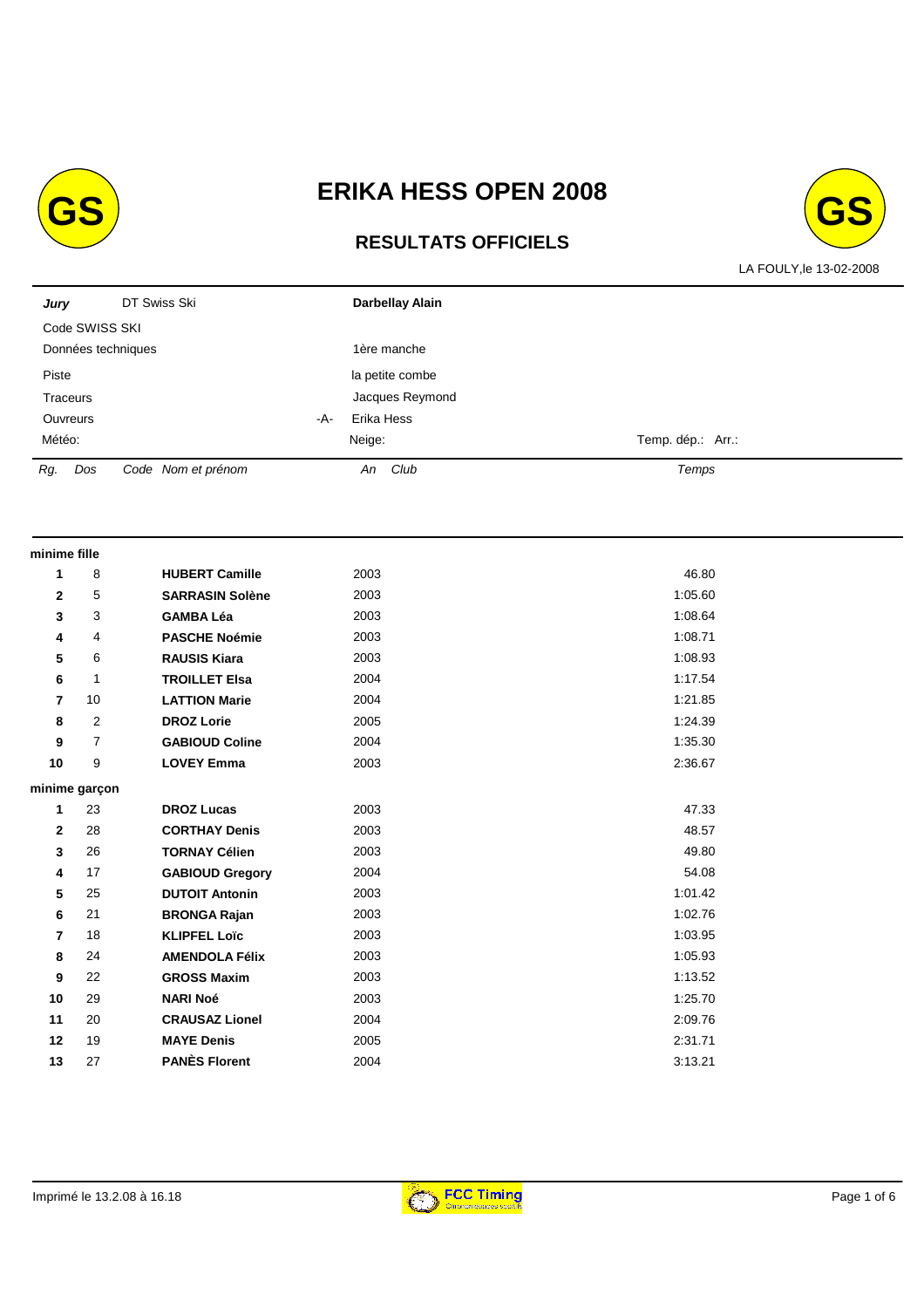| cadet fille<br>51<br>2000 St-Martin<br>46.78<br><b>NICOLE Emma</b><br>1<br>2000 St-Martin<br>48.16<br>2<br>47<br><b>GOLAY Cyntha</b><br>49.20<br>46<br><b>SARRASIN Céline</b><br>2001<br>Champex-Ferret<br>3<br>42<br>2001<br>50.01<br><b>HUBERT Muriel</b><br>4<br>2002<br>50.11<br>38<br>5<br><b>DARBELLAY Delphine</b><br>50.85<br>35<br><b>BAPST Amaëlle</b><br>2000<br>6<br>44<br>2001<br>51.78<br>7<br><b>BRIDEVAUX Julie</b><br>2002<br>51.99<br>8<br>34<br><b>TROILLET Claire</b><br>2001<br>52.13<br>9<br>52<br><b>DUBUIS Margaux</b><br>41<br><b>SARRASIN Line</b><br>52.46<br>10<br>2001<br>Champex-Ferret<br>40<br>2001<br>55.37<br>11<br><b>REUSE Apolline</b><br>12<br>50<br><b>BONZON Clara</b><br>2001<br>59.57<br>49<br>2000<br>59.87<br>13<br><b>TROILLET Justine</b><br>14<br>48<br><b>FIORA Sarah</b><br>2001<br>1:00.64<br>2002<br>1:03.34<br>15<br>37<br><b>GABIOUD Zoë</b><br>16<br>53<br><b>AYLA Panès</b><br>2001<br>1:08.55<br>45<br>2001<br>1:09.76<br>17<br><b>GUYOT Elisa</b><br>39<br>1:19.49<br>18<br><b>MANDANIS Aglaé</b><br>2002<br>54<br>1:33.43<br>19<br>2000<br><b>NARI Mathilde</b><br>43<br><b>SICARD Lucie</b><br>2000<br>1:40.53<br>20<br>21<br>36<br><b>DI MARTINO Marie</b><br>2002<br>1:58.18<br>cadet garçon<br>72<br><b>MAYE Louis</b><br>2000<br>42.95<br>1<br>83<br>44.72<br>2<br><b>CORTHAY Emric</b><br>2001<br>65<br>2000<br>44.92<br>3<br><b>HUBERT Cyril</b><br>81<br><b>VUADENS Cédric</b><br>2002<br>45.28<br>4<br><b>SARRASIN Antoine</b><br>Champex-Ferret<br>46.04<br>5<br>75<br>2000<br>2001<br>46.99<br>6<br>79<br><b>TAUB Jayson</b><br>66<br><b>LATTION Romain</b><br>47.78<br>7<br>2000 Reppaz<br>8<br><b>GABIOUD Lucas</b><br>73<br>2000<br>49.00<br>9<br><b>VERNAY Kilian</b><br>69<br>2000 Reppaz<br>49.83<br>51.13<br>10<br>82<br><b>PILLOUD Arnaud</b><br>2002<br>11<br>77<br>2001<br>51.32<br><b>BRONJA Kerim</b><br>12<br>70<br>2000<br>51.54<br><b>DESPLAN Arthur</b><br>13<br>59<br>2002<br>52.40<br><b>CRAUSAZ Sylvain</b><br>14<br>62<br>52.42<br><b>TORNAY Loris</b><br>2002<br>15<br>67<br><b>PASCHE Clovi</b><br>2000<br>53.74<br>$16\,$<br>84<br>2001<br>54.83<br><b>LONFAT Mathys</b><br>17<br>78<br><b>GRANGES Julien</b><br>2001<br>55.08<br>18<br>68<br><b>DUTOIT Paul</b><br>55.38<br>2000<br>71<br><b>POUGET Sacha</b><br>2001<br>55.78<br>19<br>2002<br>57.01<br>60<br>20<br><b>FARQUET Nicolas</b><br>57.03<br>74<br>2001 Champex-Ferret<br>21<br><b>FORMAZ Maxime</b><br>61<br>2002 Reppaz<br>57.93<br>22<br><b>LATTION Matéo</b><br>80<br>2001<br>58.08<br>23<br><b>DAVOLI Enzo</b><br>2001<br>58.90<br>76<br>24<br><b>LERESCHE Lucien</b><br>2001<br>1:00.69<br>85<br><b>RICHARD Kevin</b><br>25<br>63<br>2002<br>1:08.45<br>26<br><b>BERNER Cyrille</b><br>2001<br>1:14.68<br>27<br>64<br><b>CORTHAY Benjamin</b> | Rg. | Dos | Code Nom et prénom | An Club | Temps |  |
|-------------------------------------------------------------------------------------------------------------------------------------------------------------------------------------------------------------------------------------------------------------------------------------------------------------------------------------------------------------------------------------------------------------------------------------------------------------------------------------------------------------------------------------------------------------------------------------------------------------------------------------------------------------------------------------------------------------------------------------------------------------------------------------------------------------------------------------------------------------------------------------------------------------------------------------------------------------------------------------------------------------------------------------------------------------------------------------------------------------------------------------------------------------------------------------------------------------------------------------------------------------------------------------------------------------------------------------------------------------------------------------------------------------------------------------------------------------------------------------------------------------------------------------------------------------------------------------------------------------------------------------------------------------------------------------------------------------------------------------------------------------------------------------------------------------------------------------------------------------------------------------------------------------------------------------------------------------------------------------------------------------------------------------------------------------------------------------------------------------------------------------------------------------------------------------------------------------------------------------------------------------------------------------------------------------------------------------------------------------------------------------------------------------------------------------------------------------------------------------------------------------------------------------------------------------------------------------------------------------------------------------------------------------------------------------------------------------------------------------------------------------------------------------------------------------|-----|-----|--------------------|---------|-------|--|
|                                                                                                                                                                                                                                                                                                                                                                                                                                                                                                                                                                                                                                                                                                                                                                                                                                                                                                                                                                                                                                                                                                                                                                                                                                                                                                                                                                                                                                                                                                                                                                                                                                                                                                                                                                                                                                                                                                                                                                                                                                                                                                                                                                                                                                                                                                                                                                                                                                                                                                                                                                                                                                                                                                                                                                                                             |     |     |                    |         |       |  |
|                                                                                                                                                                                                                                                                                                                                                                                                                                                                                                                                                                                                                                                                                                                                                                                                                                                                                                                                                                                                                                                                                                                                                                                                                                                                                                                                                                                                                                                                                                                                                                                                                                                                                                                                                                                                                                                                                                                                                                                                                                                                                                                                                                                                                                                                                                                                                                                                                                                                                                                                                                                                                                                                                                                                                                                                             |     |     |                    |         |       |  |
|                                                                                                                                                                                                                                                                                                                                                                                                                                                                                                                                                                                                                                                                                                                                                                                                                                                                                                                                                                                                                                                                                                                                                                                                                                                                                                                                                                                                                                                                                                                                                                                                                                                                                                                                                                                                                                                                                                                                                                                                                                                                                                                                                                                                                                                                                                                                                                                                                                                                                                                                                                                                                                                                                                                                                                                                             |     |     |                    |         |       |  |
|                                                                                                                                                                                                                                                                                                                                                                                                                                                                                                                                                                                                                                                                                                                                                                                                                                                                                                                                                                                                                                                                                                                                                                                                                                                                                                                                                                                                                                                                                                                                                                                                                                                                                                                                                                                                                                                                                                                                                                                                                                                                                                                                                                                                                                                                                                                                                                                                                                                                                                                                                                                                                                                                                                                                                                                                             |     |     |                    |         |       |  |
|                                                                                                                                                                                                                                                                                                                                                                                                                                                                                                                                                                                                                                                                                                                                                                                                                                                                                                                                                                                                                                                                                                                                                                                                                                                                                                                                                                                                                                                                                                                                                                                                                                                                                                                                                                                                                                                                                                                                                                                                                                                                                                                                                                                                                                                                                                                                                                                                                                                                                                                                                                                                                                                                                                                                                                                                             |     |     |                    |         |       |  |
|                                                                                                                                                                                                                                                                                                                                                                                                                                                                                                                                                                                                                                                                                                                                                                                                                                                                                                                                                                                                                                                                                                                                                                                                                                                                                                                                                                                                                                                                                                                                                                                                                                                                                                                                                                                                                                                                                                                                                                                                                                                                                                                                                                                                                                                                                                                                                                                                                                                                                                                                                                                                                                                                                                                                                                                                             |     |     |                    |         |       |  |
|                                                                                                                                                                                                                                                                                                                                                                                                                                                                                                                                                                                                                                                                                                                                                                                                                                                                                                                                                                                                                                                                                                                                                                                                                                                                                                                                                                                                                                                                                                                                                                                                                                                                                                                                                                                                                                                                                                                                                                                                                                                                                                                                                                                                                                                                                                                                                                                                                                                                                                                                                                                                                                                                                                                                                                                                             |     |     |                    |         |       |  |
|                                                                                                                                                                                                                                                                                                                                                                                                                                                                                                                                                                                                                                                                                                                                                                                                                                                                                                                                                                                                                                                                                                                                                                                                                                                                                                                                                                                                                                                                                                                                                                                                                                                                                                                                                                                                                                                                                                                                                                                                                                                                                                                                                                                                                                                                                                                                                                                                                                                                                                                                                                                                                                                                                                                                                                                                             |     |     |                    |         |       |  |
|                                                                                                                                                                                                                                                                                                                                                                                                                                                                                                                                                                                                                                                                                                                                                                                                                                                                                                                                                                                                                                                                                                                                                                                                                                                                                                                                                                                                                                                                                                                                                                                                                                                                                                                                                                                                                                                                                                                                                                                                                                                                                                                                                                                                                                                                                                                                                                                                                                                                                                                                                                                                                                                                                                                                                                                                             |     |     |                    |         |       |  |
|                                                                                                                                                                                                                                                                                                                                                                                                                                                                                                                                                                                                                                                                                                                                                                                                                                                                                                                                                                                                                                                                                                                                                                                                                                                                                                                                                                                                                                                                                                                                                                                                                                                                                                                                                                                                                                                                                                                                                                                                                                                                                                                                                                                                                                                                                                                                                                                                                                                                                                                                                                                                                                                                                                                                                                                                             |     |     |                    |         |       |  |
|                                                                                                                                                                                                                                                                                                                                                                                                                                                                                                                                                                                                                                                                                                                                                                                                                                                                                                                                                                                                                                                                                                                                                                                                                                                                                                                                                                                                                                                                                                                                                                                                                                                                                                                                                                                                                                                                                                                                                                                                                                                                                                                                                                                                                                                                                                                                                                                                                                                                                                                                                                                                                                                                                                                                                                                                             |     |     |                    |         |       |  |
|                                                                                                                                                                                                                                                                                                                                                                                                                                                                                                                                                                                                                                                                                                                                                                                                                                                                                                                                                                                                                                                                                                                                                                                                                                                                                                                                                                                                                                                                                                                                                                                                                                                                                                                                                                                                                                                                                                                                                                                                                                                                                                                                                                                                                                                                                                                                                                                                                                                                                                                                                                                                                                                                                                                                                                                                             |     |     |                    |         |       |  |
|                                                                                                                                                                                                                                                                                                                                                                                                                                                                                                                                                                                                                                                                                                                                                                                                                                                                                                                                                                                                                                                                                                                                                                                                                                                                                                                                                                                                                                                                                                                                                                                                                                                                                                                                                                                                                                                                                                                                                                                                                                                                                                                                                                                                                                                                                                                                                                                                                                                                                                                                                                                                                                                                                                                                                                                                             |     |     |                    |         |       |  |
|                                                                                                                                                                                                                                                                                                                                                                                                                                                                                                                                                                                                                                                                                                                                                                                                                                                                                                                                                                                                                                                                                                                                                                                                                                                                                                                                                                                                                                                                                                                                                                                                                                                                                                                                                                                                                                                                                                                                                                                                                                                                                                                                                                                                                                                                                                                                                                                                                                                                                                                                                                                                                                                                                                                                                                                                             |     |     |                    |         |       |  |
|                                                                                                                                                                                                                                                                                                                                                                                                                                                                                                                                                                                                                                                                                                                                                                                                                                                                                                                                                                                                                                                                                                                                                                                                                                                                                                                                                                                                                                                                                                                                                                                                                                                                                                                                                                                                                                                                                                                                                                                                                                                                                                                                                                                                                                                                                                                                                                                                                                                                                                                                                                                                                                                                                                                                                                                                             |     |     |                    |         |       |  |
|                                                                                                                                                                                                                                                                                                                                                                                                                                                                                                                                                                                                                                                                                                                                                                                                                                                                                                                                                                                                                                                                                                                                                                                                                                                                                                                                                                                                                                                                                                                                                                                                                                                                                                                                                                                                                                                                                                                                                                                                                                                                                                                                                                                                                                                                                                                                                                                                                                                                                                                                                                                                                                                                                                                                                                                                             |     |     |                    |         |       |  |
|                                                                                                                                                                                                                                                                                                                                                                                                                                                                                                                                                                                                                                                                                                                                                                                                                                                                                                                                                                                                                                                                                                                                                                                                                                                                                                                                                                                                                                                                                                                                                                                                                                                                                                                                                                                                                                                                                                                                                                                                                                                                                                                                                                                                                                                                                                                                                                                                                                                                                                                                                                                                                                                                                                                                                                                                             |     |     |                    |         |       |  |
|                                                                                                                                                                                                                                                                                                                                                                                                                                                                                                                                                                                                                                                                                                                                                                                                                                                                                                                                                                                                                                                                                                                                                                                                                                                                                                                                                                                                                                                                                                                                                                                                                                                                                                                                                                                                                                                                                                                                                                                                                                                                                                                                                                                                                                                                                                                                                                                                                                                                                                                                                                                                                                                                                                                                                                                                             |     |     |                    |         |       |  |
|                                                                                                                                                                                                                                                                                                                                                                                                                                                                                                                                                                                                                                                                                                                                                                                                                                                                                                                                                                                                                                                                                                                                                                                                                                                                                                                                                                                                                                                                                                                                                                                                                                                                                                                                                                                                                                                                                                                                                                                                                                                                                                                                                                                                                                                                                                                                                                                                                                                                                                                                                                                                                                                                                                                                                                                                             |     |     |                    |         |       |  |
|                                                                                                                                                                                                                                                                                                                                                                                                                                                                                                                                                                                                                                                                                                                                                                                                                                                                                                                                                                                                                                                                                                                                                                                                                                                                                                                                                                                                                                                                                                                                                                                                                                                                                                                                                                                                                                                                                                                                                                                                                                                                                                                                                                                                                                                                                                                                                                                                                                                                                                                                                                                                                                                                                                                                                                                                             |     |     |                    |         |       |  |
|                                                                                                                                                                                                                                                                                                                                                                                                                                                                                                                                                                                                                                                                                                                                                                                                                                                                                                                                                                                                                                                                                                                                                                                                                                                                                                                                                                                                                                                                                                                                                                                                                                                                                                                                                                                                                                                                                                                                                                                                                                                                                                                                                                                                                                                                                                                                                                                                                                                                                                                                                                                                                                                                                                                                                                                                             |     |     |                    |         |       |  |
|                                                                                                                                                                                                                                                                                                                                                                                                                                                                                                                                                                                                                                                                                                                                                                                                                                                                                                                                                                                                                                                                                                                                                                                                                                                                                                                                                                                                                                                                                                                                                                                                                                                                                                                                                                                                                                                                                                                                                                                                                                                                                                                                                                                                                                                                                                                                                                                                                                                                                                                                                                                                                                                                                                                                                                                                             |     |     |                    |         |       |  |
|                                                                                                                                                                                                                                                                                                                                                                                                                                                                                                                                                                                                                                                                                                                                                                                                                                                                                                                                                                                                                                                                                                                                                                                                                                                                                                                                                                                                                                                                                                                                                                                                                                                                                                                                                                                                                                                                                                                                                                                                                                                                                                                                                                                                                                                                                                                                                                                                                                                                                                                                                                                                                                                                                                                                                                                                             |     |     |                    |         |       |  |
|                                                                                                                                                                                                                                                                                                                                                                                                                                                                                                                                                                                                                                                                                                                                                                                                                                                                                                                                                                                                                                                                                                                                                                                                                                                                                                                                                                                                                                                                                                                                                                                                                                                                                                                                                                                                                                                                                                                                                                                                                                                                                                                                                                                                                                                                                                                                                                                                                                                                                                                                                                                                                                                                                                                                                                                                             |     |     |                    |         |       |  |
|                                                                                                                                                                                                                                                                                                                                                                                                                                                                                                                                                                                                                                                                                                                                                                                                                                                                                                                                                                                                                                                                                                                                                                                                                                                                                                                                                                                                                                                                                                                                                                                                                                                                                                                                                                                                                                                                                                                                                                                                                                                                                                                                                                                                                                                                                                                                                                                                                                                                                                                                                                                                                                                                                                                                                                                                             |     |     |                    |         |       |  |
|                                                                                                                                                                                                                                                                                                                                                                                                                                                                                                                                                                                                                                                                                                                                                                                                                                                                                                                                                                                                                                                                                                                                                                                                                                                                                                                                                                                                                                                                                                                                                                                                                                                                                                                                                                                                                                                                                                                                                                                                                                                                                                                                                                                                                                                                                                                                                                                                                                                                                                                                                                                                                                                                                                                                                                                                             |     |     |                    |         |       |  |
|                                                                                                                                                                                                                                                                                                                                                                                                                                                                                                                                                                                                                                                                                                                                                                                                                                                                                                                                                                                                                                                                                                                                                                                                                                                                                                                                                                                                                                                                                                                                                                                                                                                                                                                                                                                                                                                                                                                                                                                                                                                                                                                                                                                                                                                                                                                                                                                                                                                                                                                                                                                                                                                                                                                                                                                                             |     |     |                    |         |       |  |
|                                                                                                                                                                                                                                                                                                                                                                                                                                                                                                                                                                                                                                                                                                                                                                                                                                                                                                                                                                                                                                                                                                                                                                                                                                                                                                                                                                                                                                                                                                                                                                                                                                                                                                                                                                                                                                                                                                                                                                                                                                                                                                                                                                                                                                                                                                                                                                                                                                                                                                                                                                                                                                                                                                                                                                                                             |     |     |                    |         |       |  |
|                                                                                                                                                                                                                                                                                                                                                                                                                                                                                                                                                                                                                                                                                                                                                                                                                                                                                                                                                                                                                                                                                                                                                                                                                                                                                                                                                                                                                                                                                                                                                                                                                                                                                                                                                                                                                                                                                                                                                                                                                                                                                                                                                                                                                                                                                                                                                                                                                                                                                                                                                                                                                                                                                                                                                                                                             |     |     |                    |         |       |  |
|                                                                                                                                                                                                                                                                                                                                                                                                                                                                                                                                                                                                                                                                                                                                                                                                                                                                                                                                                                                                                                                                                                                                                                                                                                                                                                                                                                                                                                                                                                                                                                                                                                                                                                                                                                                                                                                                                                                                                                                                                                                                                                                                                                                                                                                                                                                                                                                                                                                                                                                                                                                                                                                                                                                                                                                                             |     |     |                    |         |       |  |
|                                                                                                                                                                                                                                                                                                                                                                                                                                                                                                                                                                                                                                                                                                                                                                                                                                                                                                                                                                                                                                                                                                                                                                                                                                                                                                                                                                                                                                                                                                                                                                                                                                                                                                                                                                                                                                                                                                                                                                                                                                                                                                                                                                                                                                                                                                                                                                                                                                                                                                                                                                                                                                                                                                                                                                                                             |     |     |                    |         |       |  |
|                                                                                                                                                                                                                                                                                                                                                                                                                                                                                                                                                                                                                                                                                                                                                                                                                                                                                                                                                                                                                                                                                                                                                                                                                                                                                                                                                                                                                                                                                                                                                                                                                                                                                                                                                                                                                                                                                                                                                                                                                                                                                                                                                                                                                                                                                                                                                                                                                                                                                                                                                                                                                                                                                                                                                                                                             |     |     |                    |         |       |  |
|                                                                                                                                                                                                                                                                                                                                                                                                                                                                                                                                                                                                                                                                                                                                                                                                                                                                                                                                                                                                                                                                                                                                                                                                                                                                                                                                                                                                                                                                                                                                                                                                                                                                                                                                                                                                                                                                                                                                                                                                                                                                                                                                                                                                                                                                                                                                                                                                                                                                                                                                                                                                                                                                                                                                                                                                             |     |     |                    |         |       |  |
|                                                                                                                                                                                                                                                                                                                                                                                                                                                                                                                                                                                                                                                                                                                                                                                                                                                                                                                                                                                                                                                                                                                                                                                                                                                                                                                                                                                                                                                                                                                                                                                                                                                                                                                                                                                                                                                                                                                                                                                                                                                                                                                                                                                                                                                                                                                                                                                                                                                                                                                                                                                                                                                                                                                                                                                                             |     |     |                    |         |       |  |
|                                                                                                                                                                                                                                                                                                                                                                                                                                                                                                                                                                                                                                                                                                                                                                                                                                                                                                                                                                                                                                                                                                                                                                                                                                                                                                                                                                                                                                                                                                                                                                                                                                                                                                                                                                                                                                                                                                                                                                                                                                                                                                                                                                                                                                                                                                                                                                                                                                                                                                                                                                                                                                                                                                                                                                                                             |     |     |                    |         |       |  |
|                                                                                                                                                                                                                                                                                                                                                                                                                                                                                                                                                                                                                                                                                                                                                                                                                                                                                                                                                                                                                                                                                                                                                                                                                                                                                                                                                                                                                                                                                                                                                                                                                                                                                                                                                                                                                                                                                                                                                                                                                                                                                                                                                                                                                                                                                                                                                                                                                                                                                                                                                                                                                                                                                                                                                                                                             |     |     |                    |         |       |  |
|                                                                                                                                                                                                                                                                                                                                                                                                                                                                                                                                                                                                                                                                                                                                                                                                                                                                                                                                                                                                                                                                                                                                                                                                                                                                                                                                                                                                                                                                                                                                                                                                                                                                                                                                                                                                                                                                                                                                                                                                                                                                                                                                                                                                                                                                                                                                                                                                                                                                                                                                                                                                                                                                                                                                                                                                             |     |     |                    |         |       |  |
|                                                                                                                                                                                                                                                                                                                                                                                                                                                                                                                                                                                                                                                                                                                                                                                                                                                                                                                                                                                                                                                                                                                                                                                                                                                                                                                                                                                                                                                                                                                                                                                                                                                                                                                                                                                                                                                                                                                                                                                                                                                                                                                                                                                                                                                                                                                                                                                                                                                                                                                                                                                                                                                                                                                                                                                                             |     |     |                    |         |       |  |
|                                                                                                                                                                                                                                                                                                                                                                                                                                                                                                                                                                                                                                                                                                                                                                                                                                                                                                                                                                                                                                                                                                                                                                                                                                                                                                                                                                                                                                                                                                                                                                                                                                                                                                                                                                                                                                                                                                                                                                                                                                                                                                                                                                                                                                                                                                                                                                                                                                                                                                                                                                                                                                                                                                                                                                                                             |     |     |                    |         |       |  |
|                                                                                                                                                                                                                                                                                                                                                                                                                                                                                                                                                                                                                                                                                                                                                                                                                                                                                                                                                                                                                                                                                                                                                                                                                                                                                                                                                                                                                                                                                                                                                                                                                                                                                                                                                                                                                                                                                                                                                                                                                                                                                                                                                                                                                                                                                                                                                                                                                                                                                                                                                                                                                                                                                                                                                                                                             |     |     |                    |         |       |  |
|                                                                                                                                                                                                                                                                                                                                                                                                                                                                                                                                                                                                                                                                                                                                                                                                                                                                                                                                                                                                                                                                                                                                                                                                                                                                                                                                                                                                                                                                                                                                                                                                                                                                                                                                                                                                                                                                                                                                                                                                                                                                                                                                                                                                                                                                                                                                                                                                                                                                                                                                                                                                                                                                                                                                                                                                             |     |     |                    |         |       |  |
|                                                                                                                                                                                                                                                                                                                                                                                                                                                                                                                                                                                                                                                                                                                                                                                                                                                                                                                                                                                                                                                                                                                                                                                                                                                                                                                                                                                                                                                                                                                                                                                                                                                                                                                                                                                                                                                                                                                                                                                                                                                                                                                                                                                                                                                                                                                                                                                                                                                                                                                                                                                                                                                                                                                                                                                                             |     |     |                    |         |       |  |
|                                                                                                                                                                                                                                                                                                                                                                                                                                                                                                                                                                                                                                                                                                                                                                                                                                                                                                                                                                                                                                                                                                                                                                                                                                                                                                                                                                                                                                                                                                                                                                                                                                                                                                                                                                                                                                                                                                                                                                                                                                                                                                                                                                                                                                                                                                                                                                                                                                                                                                                                                                                                                                                                                                                                                                                                             |     |     |                    |         |       |  |
|                                                                                                                                                                                                                                                                                                                                                                                                                                                                                                                                                                                                                                                                                                                                                                                                                                                                                                                                                                                                                                                                                                                                                                                                                                                                                                                                                                                                                                                                                                                                                                                                                                                                                                                                                                                                                                                                                                                                                                                                                                                                                                                                                                                                                                                                                                                                                                                                                                                                                                                                                                                                                                                                                                                                                                                                             |     |     |                    |         |       |  |
|                                                                                                                                                                                                                                                                                                                                                                                                                                                                                                                                                                                                                                                                                                                                                                                                                                                                                                                                                                                                                                                                                                                                                                                                                                                                                                                                                                                                                                                                                                                                                                                                                                                                                                                                                                                                                                                                                                                                                                                                                                                                                                                                                                                                                                                                                                                                                                                                                                                                                                                                                                                                                                                                                                                                                                                                             |     |     |                    |         |       |  |
|                                                                                                                                                                                                                                                                                                                                                                                                                                                                                                                                                                                                                                                                                                                                                                                                                                                                                                                                                                                                                                                                                                                                                                                                                                                                                                                                                                                                                                                                                                                                                                                                                                                                                                                                                                                                                                                                                                                                                                                                                                                                                                                                                                                                                                                                                                                                                                                                                                                                                                                                                                                                                                                                                                                                                                                                             |     |     |                    |         |       |  |
|                                                                                                                                                                                                                                                                                                                                                                                                                                                                                                                                                                                                                                                                                                                                                                                                                                                                                                                                                                                                                                                                                                                                                                                                                                                                                                                                                                                                                                                                                                                                                                                                                                                                                                                                                                                                                                                                                                                                                                                                                                                                                                                                                                                                                                                                                                                                                                                                                                                                                                                                                                                                                                                                                                                                                                                                             |     |     |                    |         |       |  |
|                                                                                                                                                                                                                                                                                                                                                                                                                                                                                                                                                                                                                                                                                                                                                                                                                                                                                                                                                                                                                                                                                                                                                                                                                                                                                                                                                                                                                                                                                                                                                                                                                                                                                                                                                                                                                                                                                                                                                                                                                                                                                                                                                                                                                                                                                                                                                                                                                                                                                                                                                                                                                                                                                                                                                                                                             |     |     |                    |         |       |  |
|                                                                                                                                                                                                                                                                                                                                                                                                                                                                                                                                                                                                                                                                                                                                                                                                                                                                                                                                                                                                                                                                                                                                                                                                                                                                                                                                                                                                                                                                                                                                                                                                                                                                                                                                                                                                                                                                                                                                                                                                                                                                                                                                                                                                                                                                                                                                                                                                                                                                                                                                                                                                                                                                                                                                                                                                             |     |     |                    |         |       |  |
|                                                                                                                                                                                                                                                                                                                                                                                                                                                                                                                                                                                                                                                                                                                                                                                                                                                                                                                                                                                                                                                                                                                                                                                                                                                                                                                                                                                                                                                                                                                                                                                                                                                                                                                                                                                                                                                                                                                                                                                                                                                                                                                                                                                                                                                                                                                                                                                                                                                                                                                                                                                                                                                                                                                                                                                                             |     |     |                    |         |       |  |

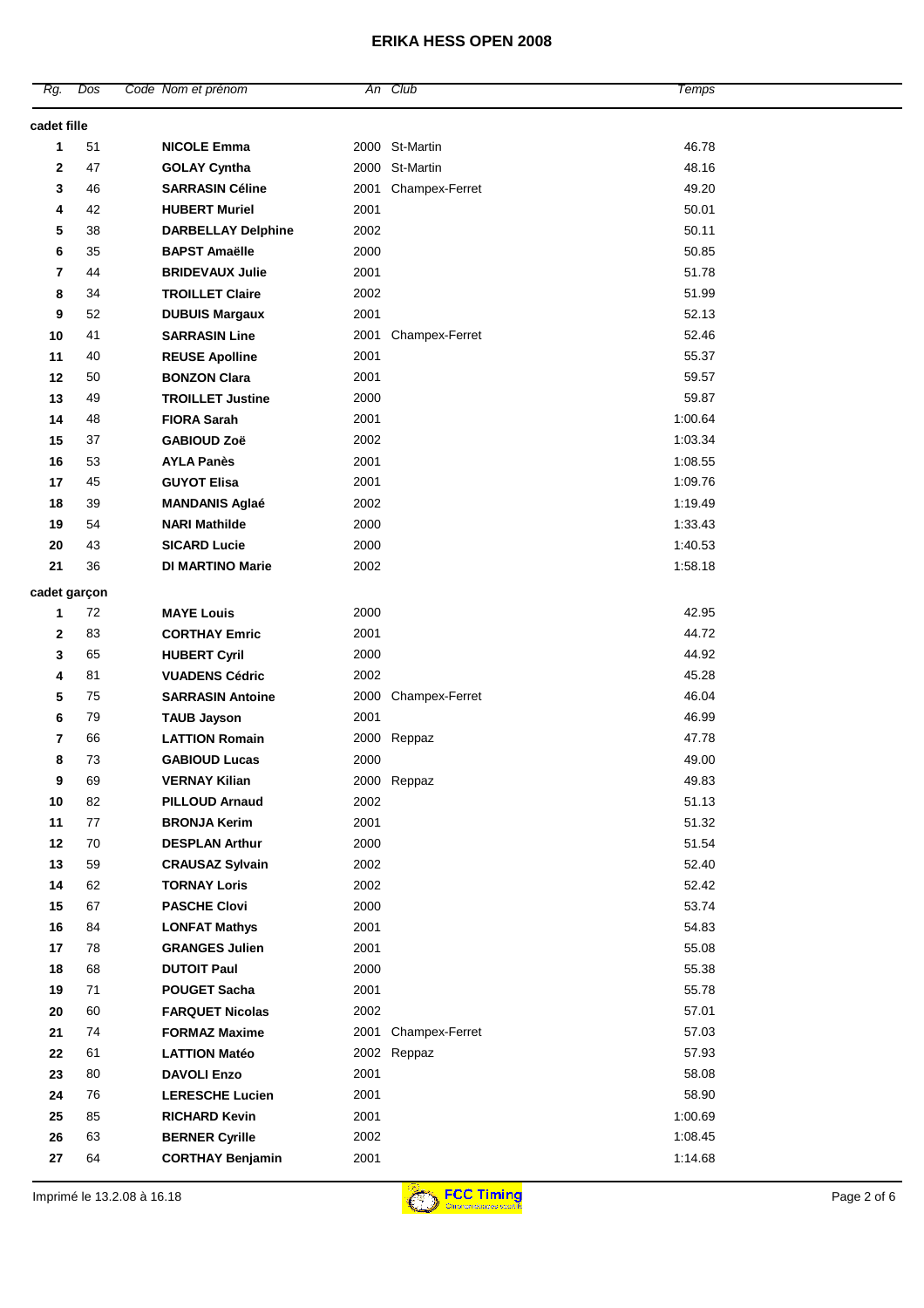| Rg.            | Dos | Code Nom et prénom         |      | An Club               | Temps   |             |
|----------------|-----|----------------------------|------|-----------------------|---------|-------------|
| OJ fille       |     |                            |      |                       |         |             |
| 1              | 124 | <b>VUADENS Chantal</b>     | 1996 |                       | 37.76   |             |
| 2              | 118 | <b>METROZ AbigaËlle</b>    | 1997 |                       | 38.75   |             |
| 3              | 96  | <b>SARRASIN Chloé</b>      | 1996 | Champex-Ferret        | 38.93   |             |
| 4              | 117 | <b>PERRIN Coralie</b>      |      | 1997 St-Martin        | 40.10   |             |
| 5              | 95  | <b>SARRASIN Cindy</b>      | 1996 | Champex-Ferret        | 40.48   |             |
| 6              | 92  | <b>GOLAY Lydia</b>         |      | 1996 St-Martin        | 41.42   |             |
| $\overline{7}$ | 125 | <b>YULE Vanessa</b>        | 1996 |                       | 41.63   |             |
| 8              | 119 | <b>SARRASIN Christel</b>   | 1998 |                       | 42.11   |             |
| 9              | 112 | <b>LOVEY Candice</b>       | 1997 |                       | 42.65   |             |
| 10             | 98  | <b>VALLOTON Sallaz</b>     | 1997 |                       | 42.87   |             |
| 11             | 94  | <b>MORA Lorena</b>         | 1996 |                       | 43.90   |             |
| 12             | 148 | <b>BONHOTE Numa</b>        | 1997 |                       | 44.10   |             |
| 13             | 97  | <b>COLAIZZI Aysha</b>      | 1996 |                       | 44.22   |             |
| 14             | 93  | <b>FORMAZ Mélanie</b>      | 1999 |                       | 45.31   |             |
| 15             | 115 | <b>FORMAZ Anaïs</b>        | 1997 | Champex-Ferret        | 45.33   |             |
| 16             | 108 | <b>FERNANDEZ Ines</b>      | 1997 |                       | 46.77   |             |
| 17             | 104 | <b>FIORA Marine</b>        | 1999 |                       | 47.19   |             |
| 18             | 109 | <b>COTTURE Elodie</b>      | 1999 | <b>Champex-Ferret</b> | 47.52   |             |
| 19             | 88  | <b>BAPST Céline</b>        | 1999 |                       | 47.59   |             |
| 20             | 123 | <b>MAILLARD Romane</b>     | 1998 |                       | 47.73   |             |
| 21             | 111 | <b>DOUAY Coralie</b>       | 1998 |                       | 48.49   |             |
|                | 103 | <b>FORMAZ Chloé</b>        | 1999 | Champex-Ferret        | 48.49   |             |
| 23             | 105 | <b>ABBET Camille</b>       | 1998 | <b>Champex-Ferret</b> | 48.50   |             |
| 24             | 126 | <b>PILLOUD Marie</b>       | 1999 |                       | 49.09   |             |
| 25             | 90  | <b>MONNERAT Justine</b>    | 1997 |                       | 50.20   |             |
| 26             | 110 | <b>PASCHE Estelle</b>      | 1998 |                       | 51.40   |             |
| 27             | 102 | <b>AMENDOLA Marine</b>     | 1999 |                       | 52.19   |             |
| 28             | 114 | <b>BERNER Adeline</b>      | 1999 |                       | 54.65   |             |
| 29             | 91  | <b>WERRO Chloé</b>         | 1997 |                       | 55.81   |             |
| 30             | 122 | <b>ABRIEL Mara</b>         | 1997 |                       | 55.97   |             |
| 31             | 120 | <b>PUGLISI Laura</b>       | 1998 |                       | 56.77   |             |
| 32             | 107 | <b>SICCARD Estelle</b>     | 1998 |                       | 57.84   |             |
| 33             | 121 | <b>MANDANIS Zoé</b>        | 1998 |                       | 1:01.12 |             |
| 34             | 89  | <b>BONHOTE Amaelle</b>     | 1999 |                       | 1:02.27 |             |
| 35             | 113 | <b>COTARELLI Chiara</b>    | 1998 |                       | 1:02.84 |             |
| 36             | 100 | <b>COLELLA Mery</b>        | 1997 |                       | 1:05.15 |             |
| 37             | 101 | <b>HAUSWIRTH Soline</b>    | 1999 |                       | 1:06.15 |             |
| 38             | 106 | <b>CELLIER Lucie</b>       | 1997 |                       | 1:09.38 |             |
| OJ garçon      |     |                            |      |                       |         |             |
| 1              | 136 | <b>NICOLE Dimitri</b>      |      | 1996 St-Martin        | 39.19   |             |
| 2              | 160 | <b>REUSE Barthélémy</b>    | 1996 |                       | 39.28   |             |
| 3              | 143 | <b>FAYET Johan</b>         | 1997 |                       | 39.94   |             |
| 4              | 151 | <b>SARRASIN Brice</b>      |      | 1997 Champex-Ferret   | 40.12   |             |
| 5              | 140 | <b>LOVEY Yohan</b>         | 1996 | Champex-Ferret        | 40.55   |             |
| 6              | 141 | <b>LAVANCHY Nathan</b>     | 1996 |                       | 40.85   |             |
| 7              | 137 | <b>NICOLE Sacha</b>        |      | 1998 St-Martin        | 41.08   |             |
| 8              | 176 | <b>LARDO Fabio</b>         | 1996 |                       | 41.21   |             |
| 9              | 149 | <b>LATTION Corentin</b>    |      | 1997 Reppaz           | 41.55   |             |
| 10             | 172 | <b>THETAZ Adrien</b>       | 1997 |                       | 41.56   |             |
|                |     | Imprimé le 13.2.08 à 16.18 |      | <b>FCC Timing</b>     |         | Page 3 of 6 |
|                |     |                            |      |                       |         |             |

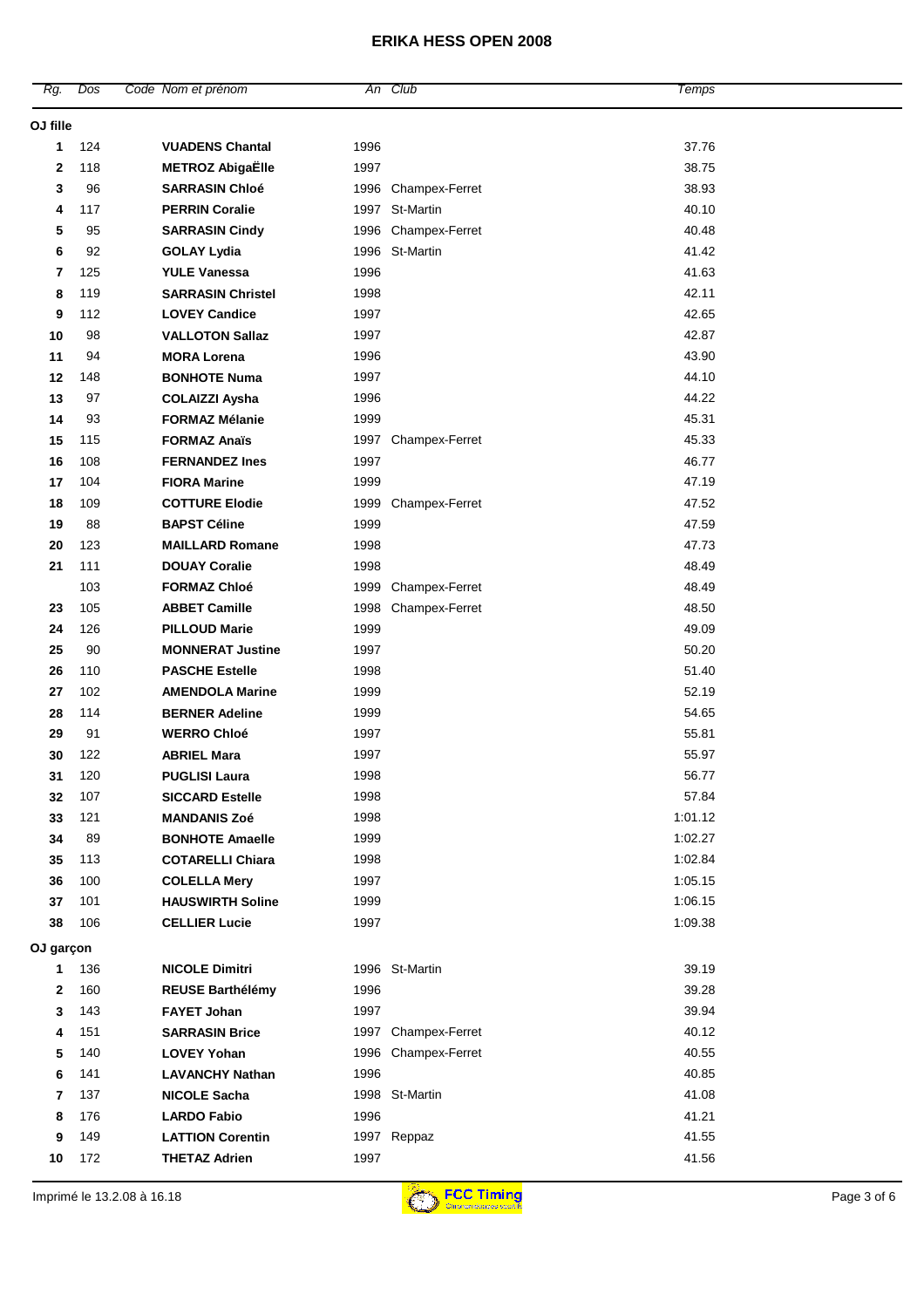| Rg.          | Dos | Code Nom et prénom           |      | An Club             | Temps   |  |
|--------------|-----|------------------------------|------|---------------------|---------|--|
| OJ garçon    |     |                              |      |                     |         |  |
| 11           | 153 | <b>MAYE Candide</b>          | 1999 |                     | 41.77   |  |
| 12           | 171 | <b>MAILLARD Bruno</b>        |      | 1999 St-Martin      | 41.79   |  |
| 13           | 167 | <b>COTTURE Florentin</b>     |      | 1996 Champex-Ferret | 41.90   |  |
| 14           | 178 | <b>SARRASIN Yoris</b>        | 1999 |                     | 42.37   |  |
| 15           | 169 | <b>ROSTELLO Fabian</b>       | 1998 |                     | 42.66   |  |
| 16           | 162 | <b>MAYE Alexis</b>           | 1996 |                     | 42.79   |  |
| 17           | 134 | <b>GOLAY Nicolas</b>         |      | 1997 St-Martin      | 42.82   |  |
| 18           | 164 | <b>GABIOUD Damien</b>        | 1999 |                     | 43.04   |  |
| 19           | 135 | <b>VUAGNIAUX Albert</b>      |      | 1997 St-Martin      | 43.31   |  |
| 20           | 133 | <b>POUGET Camille</b>        |      | 1997 Champex-Ferret | 43.68   |  |
| 21           | 159 | <b>MERZ Basil</b>            | 1996 |                     | 44.01   |  |
| 22           | 148 | <b>TORNAY Nathan</b>         | 1999 |                     | 44.10   |  |
| 23           | 163 | <b>THETAZ Justin</b>         | 1999 |                     | 44.53   |  |
| 24           | 166 | <b>BERNASCONI Adrien</b>     | 1999 |                     | 44.87   |  |
| 25           | 174 | <b>LERESCHE Arnaud</b>       | 1998 |                     | 45.00   |  |
| 26           | 144 | <b>DOUAY Yannick</b>         | 1999 |                     | 45.33   |  |
| 27           | 175 | <b>BONZON Jérémy</b>         | 1999 |                     | 45.48   |  |
| 28           | 170 | <b>FURBLUR Dylan</b>         | 1996 |                     | 46.79   |  |
| 29           | 138 | <b>MAILLARD Noé</b>          |      | 1998 St-Martin      | 47.15   |  |
| 30           | 173 | <b>BERNER Nicolas</b>        | 1997 |                     | 47.34   |  |
| 31           | 146 | <b>LOVEY Pierre</b>          | 1999 |                     | 47.35   |  |
| 32           | 155 | <b>BERNASCONI Christophe</b> | 1997 |                     | 48.15   |  |
| 33           | 139 | <b>LEVEY Johnny</b>          | 1998 |                     | 48.21   |  |
| 34           | 157 | <b>CEPPI Max</b>             | 1998 |                     | 48.27   |  |
| 35           | 177 | <b>MARET Fabrice</b>         | 1998 |                     | 48.30   |  |
| 36           | 147 | <b>MURISIER Gabriel</b>      | 1997 |                     | 48.58   |  |
| 37           | 168 | <b>CRAUSAZ Gilles</b>        | 1999 |                     | 48.68   |  |
| 38           | 154 | <b>GUALA Auréloien</b>       | 1999 |                     | 49.35   |  |
| 39           | 158 | <b>GRANGES Baptiste</b>      | 1998 |                     | 49.50   |  |
| 40           | 129 | DA SILVA Joakim              | 1999 |                     | 51.19   |  |
| 41           | 161 | <b>BONHOTE Damien</b>        | 1996 |                     | 51.60   |  |
| 42           | 142 | <b>COLAIZZI Kenny</b>        | 1996 |                     | 52.10   |  |
| 43           | 145 | <b>FURBLUR Elliot</b>        | 1999 |                     | 52.76   |  |
| 44           | 179 | <b>TORNAY Théo</b>           | 1999 |                     | 53.20   |  |
| 45           | 156 | <b>HAUSWIRTH Fabien</b>      | 1997 |                     | 54.03   |  |
| 46           | 301 | <b>MAILLARD William</b>      | 1997 |                     | 54.38   |  |
| 47           | 302 | <b>BONHOTE Numa</b>          | 1997 |                     | 56.03   |  |
| 48           | 130 | <b>MAILLARD Julien</b>       | 1999 |                     | 57.97   |  |
| 49           | 152 | <b>REVILLOUD Julien</b>      | 1998 |                     | 59.16   |  |
| 50           | 165 | <b>CELLIER Antoine</b>       | 1999 |                     | 1:05.16 |  |
| 51           | 150 | <b>GUYOT Lucas</b>           | 1999 |                     | 1:08.35 |  |
| 52           | 132 | <b>DEMONT Nathan</b>         | 1997 |                     | 1:45.80 |  |
| junior fille |     |                              |      |                     |         |  |
| 1            | 188 | <b>GUALA Salomé</b>          | 1995 |                     | 36.85   |  |
| 2            | 197 | <b>BOSSEL Lorie</b>          | 1993 |                     | 39.16   |  |
| 3            | 186 | <b>VALLOTON Saana</b>        | 1994 |                     | 40.71   |  |
| 4            | 187 | <b>REYMOND Alexandra</b>     | 1994 |                     | 40.91   |  |
| 5            | 194 | <b>BAPST Emeline</b>         | 1995 |                     | 41.00   |  |
| 6            | 193 | <b>ONRUBIA Cécile</b>        |      | 1995 St-Martin      | 41.10   |  |
|              |     |                              |      |                     |         |  |

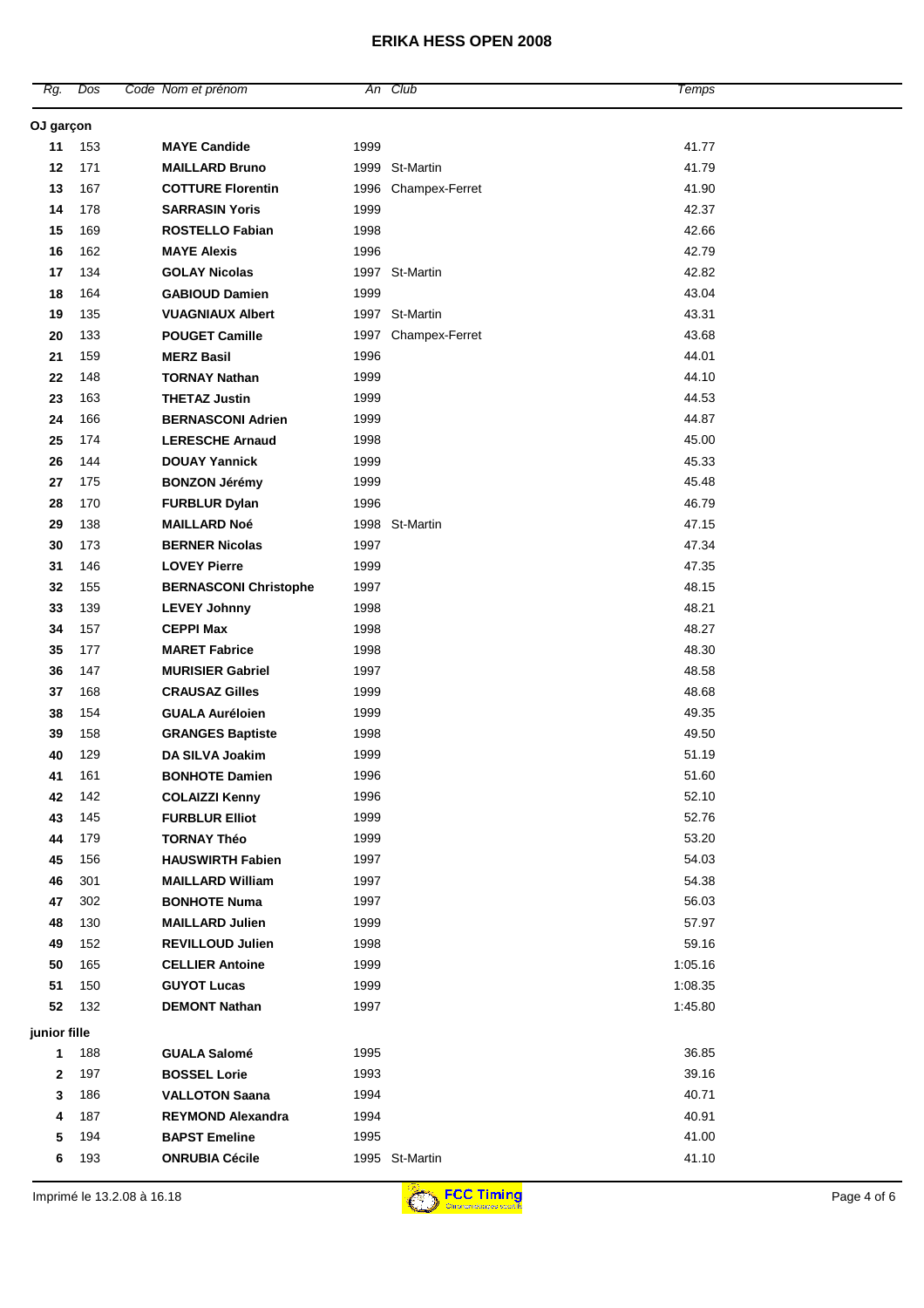| Rg.            | Dos | Code Nom et prénom            |      | An Club             | Temps |
|----------------|-----|-------------------------------|------|---------------------|-------|
| junior fille   |     |                               |      |                     |       |
| 7              | 195 | <b>REYMOND Gaëtane</b>        | 1993 |                     | 41.27 |
| 8              | 185 | <b>GENOUD Fanny</b>           |      | 1995 St-Martin      | 42.87 |
| 9              | 192 | <b>MORA Alessia</b>           | 1995 |                     | 45.46 |
| 10             | 184 | <b>ZBINDEN Camille</b>        | 1994 |                     | 47.26 |
| 11             | 190 | <b>LOVEY Jasmine</b>          | 1995 |                     | 48.94 |
| junior gaçon   |     |                               |      |                     |       |
| 1              | 205 | <b>REYMOND Marco</b>          | 1994 |                     | 36.12 |
| 2              | 208 | <b>VAUDENS Nicolas</b>        | 1995 |                     | 37.96 |
| 3              | 206 | <b>VALLOTON Sampo</b>         | 1995 |                     | 38.10 |
| 4              | 203 | <b>VIONNET Léo</b>            | 1992 |                     | 42.18 |
| 5              | 204 | <b>REYMOND Jonas</b>          | 1995 |                     | 43.25 |
| 6              | 202 | <b>FERNANDEZ Alexis</b>       | 1995 |                     | 43.69 |
| $\overline{7}$ | 207 | <b>BORGEAUD David</b>         | 1994 |                     | 48.07 |
| Dame           |     |                               |      |                     |       |
| 1              | 218 | <b>DARBELLAY Nicole</b>       | 1969 |                     | 35.82 |
| $\mathbf{2}$   | 226 | <b>BERCLAZ Raphaëlle</b>      | 1964 |                     | 37.84 |
| 3              | 215 | <b>VERNAY Jasmine</b>         | 1986 |                     | 39.08 |
| 4              | 229 | <b>FORMAZ Valérie</b>         | 1973 |                     | 39.70 |
| 5              | 196 | <b>PASQUIER Kathiana</b>      | 1985 |                     | 40.71 |
| 6              | 220 | <b>GUALA Valérie</b>          | 1962 |                     | 41.57 |
| 7              | 217 | <b>SARRASIN Anne-Marie</b>    | 1971 | Champex-Ferret      | 42.01 |
| 8              | 222 | <b>GRANGES Florence</b>       | 1970 |                     | 44.36 |
| 9              | 225 | <b>LERESCHE Sylvie</b>        | 1961 |                     | 44.73 |
| 10             | 216 | <b>PASCHE Elke</b>            | 1972 |                     | 44.79 |
| 11             | 227 | <b>BORGEAUD Rachel</b>        | 1986 |                     | 44.84 |
| 12             | 228 | <b>REUSE Karin</b>            | 1970 |                     | 45.69 |
| 13             | 224 | <b>MERZ Catherine</b>         | 1961 |                     | 46.25 |
| 14             | 221 | <b>VALLOTON Satu</b>          | 1965 |                     | 46.70 |
| 15             | 219 | <b>BONHOTE Christine</b>      | 1967 |                     | 51.85 |
| Homme          |     |                               |      |                     |       |
| 1              | 240 | <b>BISELX Didier</b>          |      | 1969 Champex-Ferret | 35.45 |
| 2              | 235 | <b>MAILLARD Claude</b>        |      | 1966 St-Martin      | 36.37 |
| 3              | 233 | <b>TORNAY Eric</b>            | 1975 | Champex-Ferret      | 36.60 |
| 4              | 238 | <b>DROZ Benoit</b>            | 1974 |                     | 36.79 |
| 5              | 248 | PELLOUCHOUD Dylan             | 1988 |                     | 36.95 |
| 6              | 255 | <b>GABIAUD Cédric</b>         | 1977 |                     | 37.39 |
| 7              | 244 | <b>FAYET Christian</b>        | 1963 |                     | 37.92 |
| 8              | 242 | <b>COTARELLI Michel</b>       | 1963 |                     | 38.01 |
| 9              | 247 | <b>SARRASIN David</b>         |      | 1970 Champex-Ferret | 38.27 |
| 10             | 239 | <b>ROSTELLO Jader</b>         | 1971 |                     | 38.69 |
| 11             | 254 | <b>GROUX Sébastien</b>        | 1978 |                     | 39.15 |
| 12             | 241 | <b>GABIOUD Bernard</b>        | 1966 |                     | 39.43 |
| 13             | 252 | <b>VUADENS Marc</b>           | 1975 |                     | 40.77 |
| 14             | 251 | <b>PERRAUDIN Michel</b>       | 1953 |                     | 40.98 |
| 15             | 250 | <b>LERESCHE Jean-Philippe</b> | 1959 |                     | 42.24 |
| 16             | 253 | <b>BORGEAUD André</b>         | 1961 |                     | 43.01 |
| 17             | 234 | <b>MAILLARD Alain</b>         | 1965 |                     | 43.15 |
| 18             | 249 | <b>BONHOTE Jean-Marc</b>      | 1967 |                     | 46.33 |